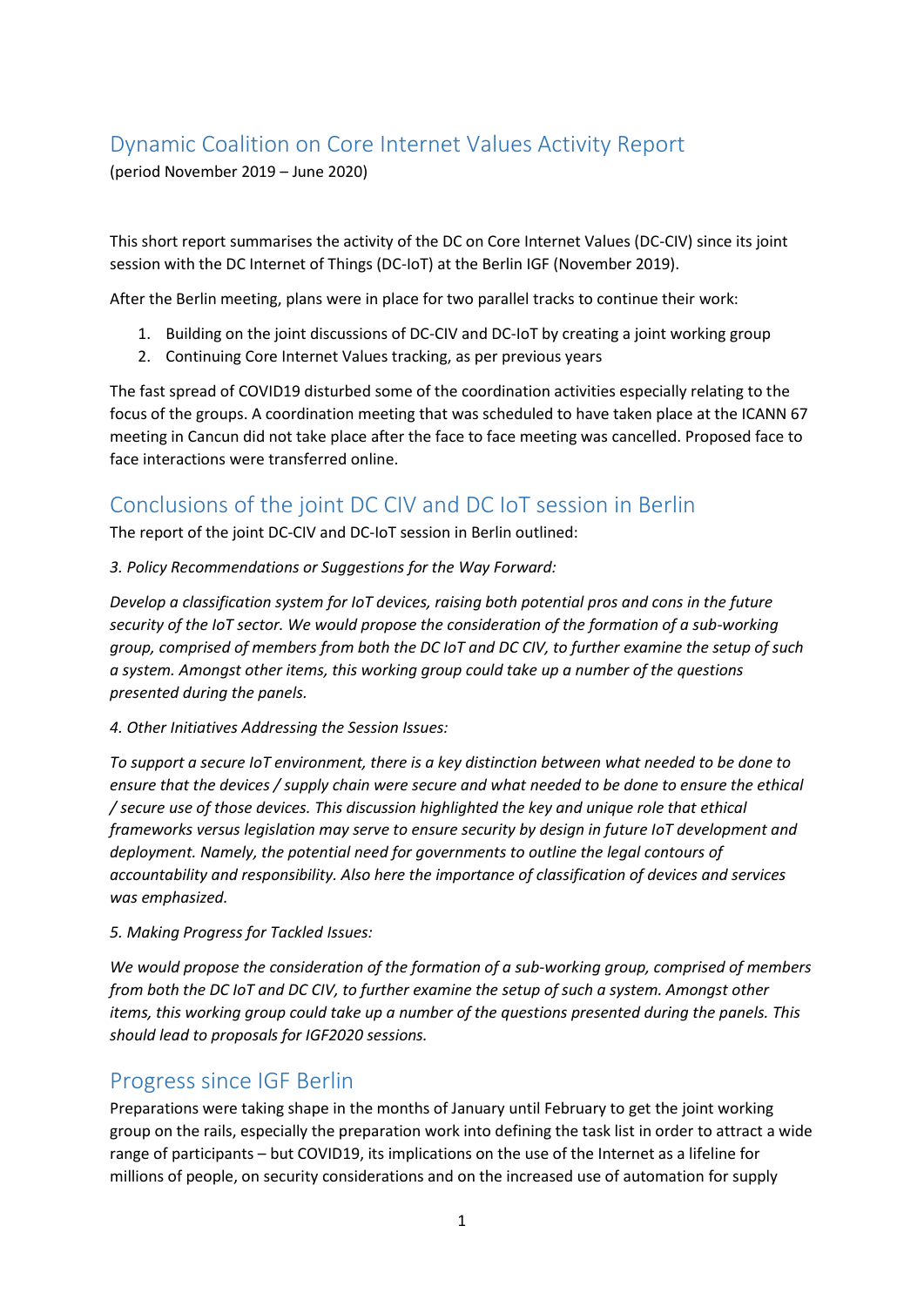chains to secure a virus-free environment, caused a paradigm shift that required further study into the goals of the joint working group. Simply stated: are the topics for discussion still pertinent and in line with today's thinking?

In particular, the question arises on whether the norm for a secure IoT environment has moved, whether the norm for the security of a network has evolved, whether ethical considerations have also shifted in view of the proposals for tracking Apps that have significant impact on Privacy.

Both DCs had arranged for a joint day Zero event at the EuroDIG in June 2020. That conference has now moved online, but the DCs have confirmed the need for their joint event as a way to amend the plans going forward. This meeting is therefore going ahead.

The joint meeting will address the following problematics:

Internet of Things / Core Internet Values - what characteristics of IoT Good Practice and Core Internet Values have contributed to the success of the Internet and IoT to support a world living under Covid19 lockdown?

Has the Covid19 Pandemic triggered the need to change IoT Good Practices or Core Internet Values because of the paradigm shift that it has caused in the world?

The aim of this meeting is to analyse the impact of the Pandemic on the work of the DCs.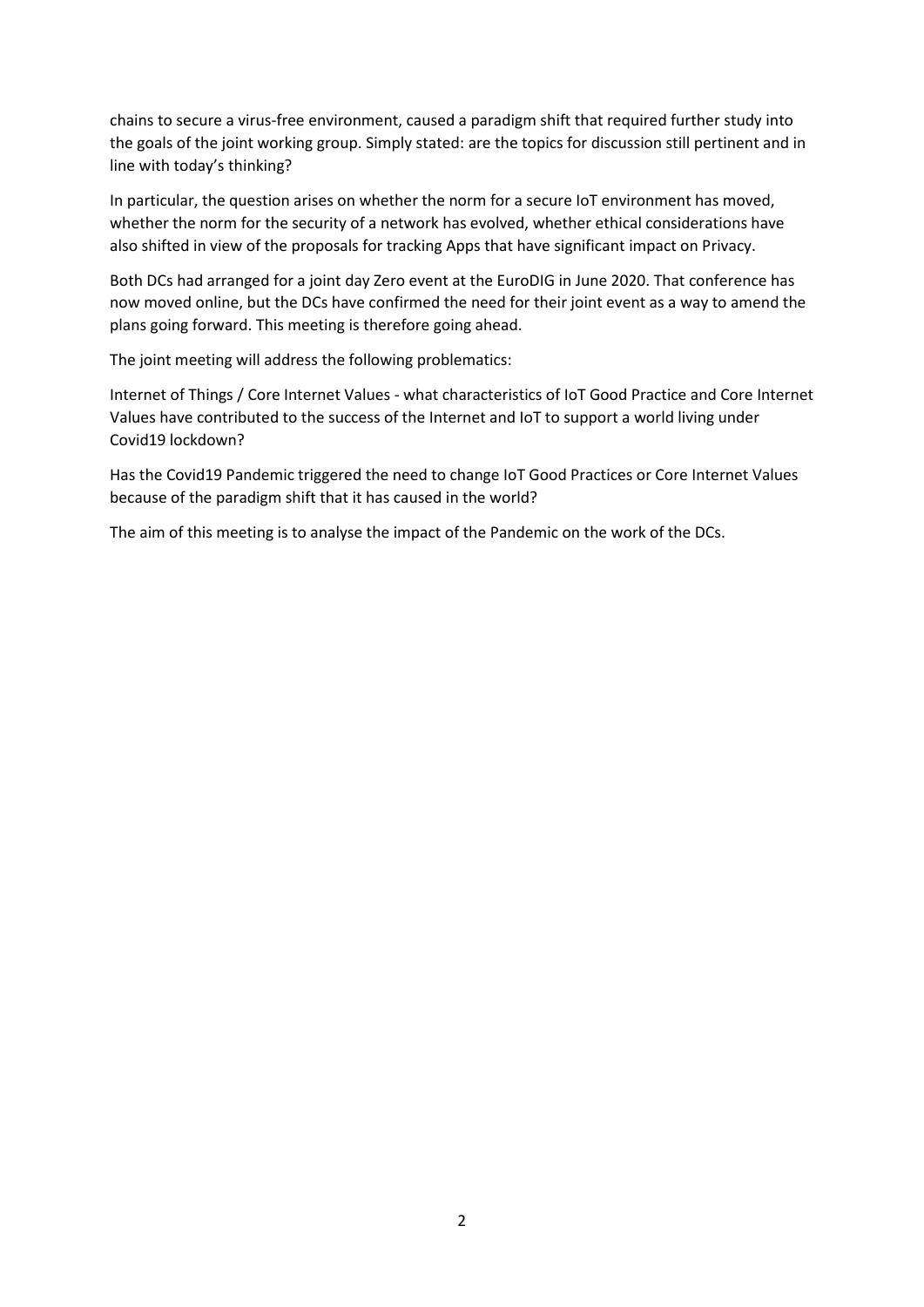# Core Internet Values tracking

The global changes caused by the Pandemic to the economy, work flows and society are likely to be significant. The Internet as with its current architecture has been able to adapt surprisingly well to the change in consumer behaviour and traffic flows, including a marked increase in video content delivery and social media. Core Internet Values appear to have not been affected. In fact, it is because of a number of Core Internet Values that the Internet has been able to adapt to changes in traffic flows. Yet a number of countries are now advocating for the replacement of today's network of networks running on TCP-IP by a future network that is claimed will be faster, easier to manage, more secure and more in tune with technological advances like 5G.

The DC CIV has, in past meetings, studied the threat to Core Internet Values by new technologies and services using the Internet. These ranged from IPv6 and Network Address Translation, to content delivery networks, Cloud Services and 5G. The complete replacement of TCP-IP with new technologies is likely to have a large impact that surpasses Core Internet Values – and part of the work of the DC will be to evaluate this. The DC plans to present its findings at the forthcoming 2020 Global IGF.